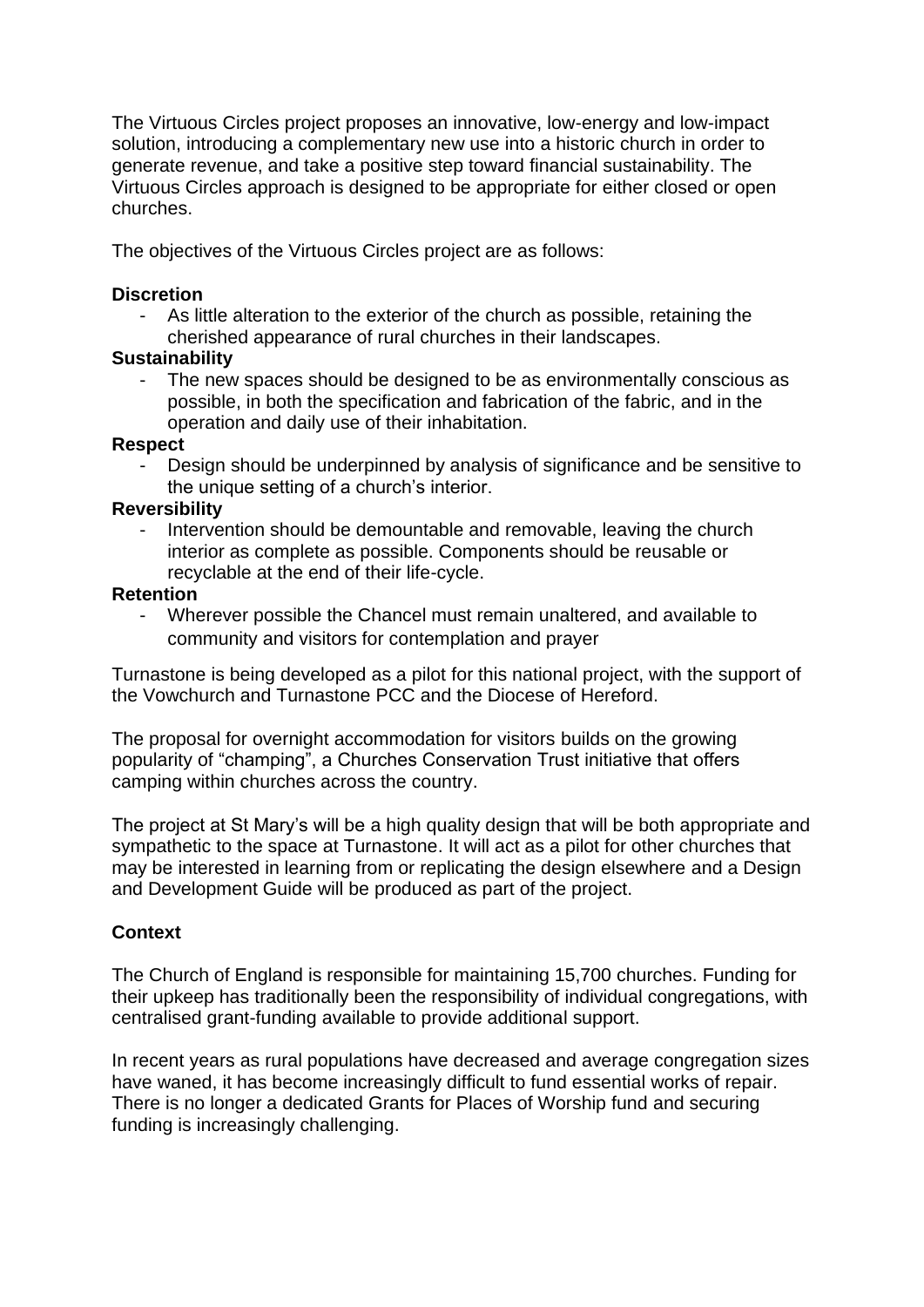Responsibility for coordination of building work falls with the incumbent clergy of a Parish, who might be responsible for several churches across a joint benefice, and the complex management of fund-raising and procuring construction contracts can become a burden, potentially distracting attention away from primary mission.

Securing the future of the United Kingdom's historic churches is considered by many to be the greatest conservation challenge of the coming generation.

- ➢ Church of England maintains 15,700 churches
- $\geq$  78% are listed and costly to maintain
- $\geq$  57% are in rural areas where only 17% of the population live
- $\geq$  91% of rural churches are listed, compared to 55% in cities
- ➢ 45% of England's Grade I listed buildings are Church of England churches
- $\geq$  50% of churches have fewer than 38 regular attendees
- $\geq$  20-25 churches have closed every year for the last 20 years
- $\geq$  85% of the population visit a church building each year
- $\geq$  68% of the population consider the church an important part of their local community
- $\triangleright$  Average capital expenditure on upkeep is £10,000 per church per year Totalling £157m per year across all churches
- $\geq$  In 2006 the Church of England estimated a required £925m repair work in the next 5 years
- ➢ The Church of England spent £110m each year up until 2010

#### *Statistics from Church Buildings Review Group – October 2015*

In 2018 the National Lottery Heritage Fund announced the launch of its Inspiring Ideas programme – a strategic funding initiative to support projects exploring innovative ideas and testing new approaches to managing, caring and funding historic places of worship. Inspiring Ideas aims to encourage ways to help make churches financially resilient by diversifying their community uses and safeguarding the buildings for future generations.

Herefordshire Churches Tourism Group successfully applied for funding for the Virtuous Circles project, including a programme of support and capacity building for churches interested in increasing their tourism potential across the Diocese of Hereford, and the feasibility and development work associated with the Turnastone accommodation project.

The Diocese of Hereford is statistically the most rural Diocese in England, with 409 churches across a population of 319,000. This results in 780 people per church, nearly half the number of the next smallest Diocese at St. Edmundsbury & Ipswich.

The sparsity of population and abundance of attractive villages makes Herefordshire a popular visitor destination. Directing visitors towards the rich history of the county's churches is the primary objective of the Herefordshire Churches Tourism Group.